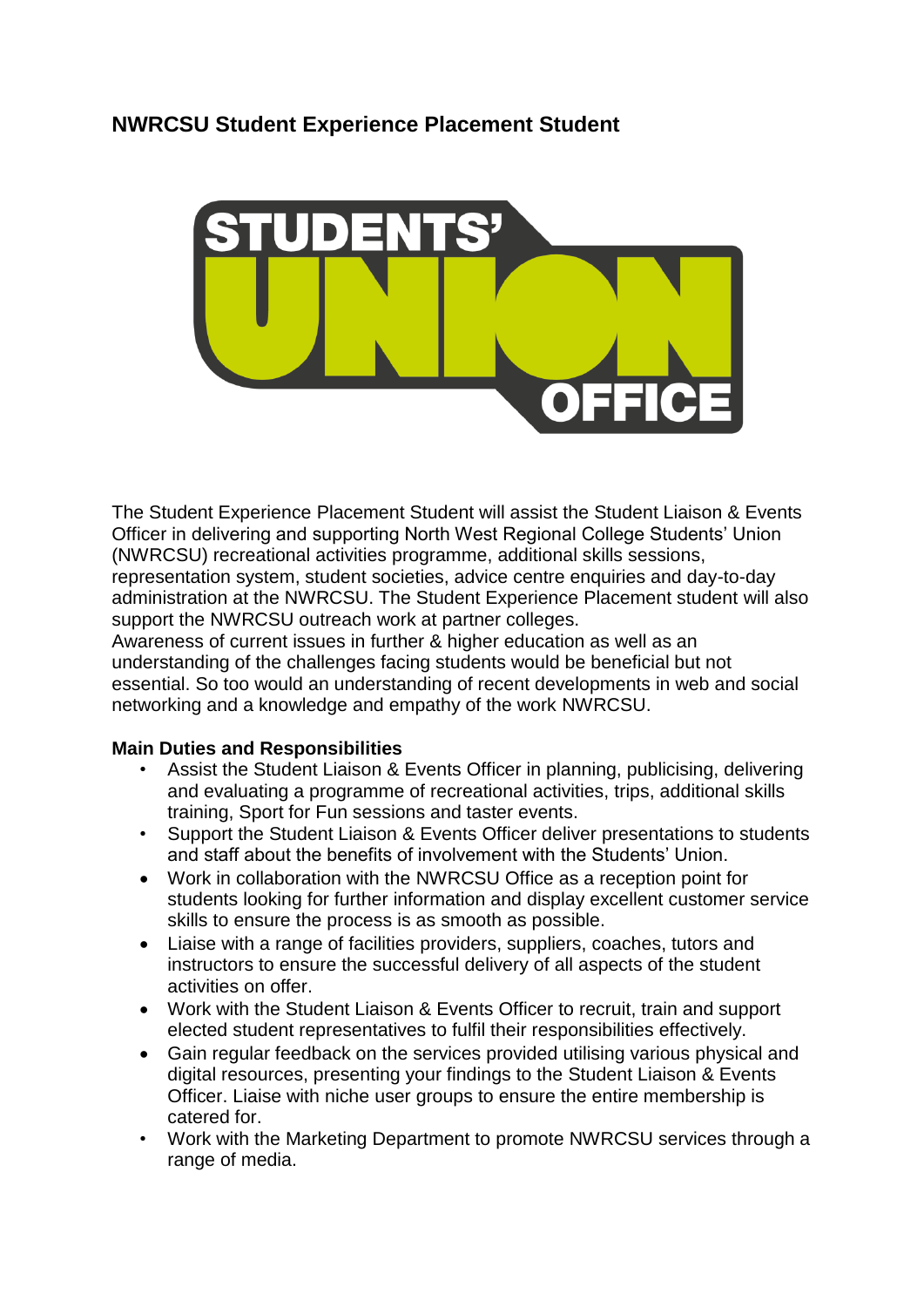• Successfully administer a range of processes and procedures from membership databases to stock control systems, accreditation schemes and formal meetings.

### **Additional duties**

- Contribute to the aims of NWRCSU supporting other staff and departments, working on cross-departmental projects and from time to time helping out where required to ensure the NWRCSU fulfils its mission, vision, values and strategic aims.
- Visit partner colleges where appropriate to provide information and guidance to students about the services of NWRCSU.
- The post holder may, at times, be required to work unsociable hours and weekends i.e. Applicant Events and Open Days.

### **General standards**

- To portray the NWRCSU in a positive, proactive and professional manner at all times.
- To abide by NWRCSU policies and procedures at all times.
- To respect the democratic structure of the NWRCSU and work closely with the elected Officers of the NWRCSU.

### **Person requirements**

Selection criteria are either essential (E) or desirable (D). Education, Qualifications and Training

- English language to level B2 or higher
- Good general education to degree level standard or equivalent D Knowledge
- A working knowledge and empathy of the work of students' unions D
- Awareness of current issues affecting students E
- A rounded knowledge of youth culture and current trends E
- Knowledge of recent developments in web and social networking D

#### **Experience**

- Experience of working in a range of environments D
- Experience of working in and supporting a team D
- Experience of supporting student focused events and activities D
- Experience drafting or editing content D

#### **Skills**

- Excellent written and verbal communication skills E
- Good all round administrative skills E
- Ability to update web pages E
- Able to work effectively in a team E
- Excellent interpersonal skills E
- Diplomacy and tact E
- Comprehensive IT skills E
- Ability to use a range of mechanisms to collect student feedback and interpret that E
- Excellent presentation skills E